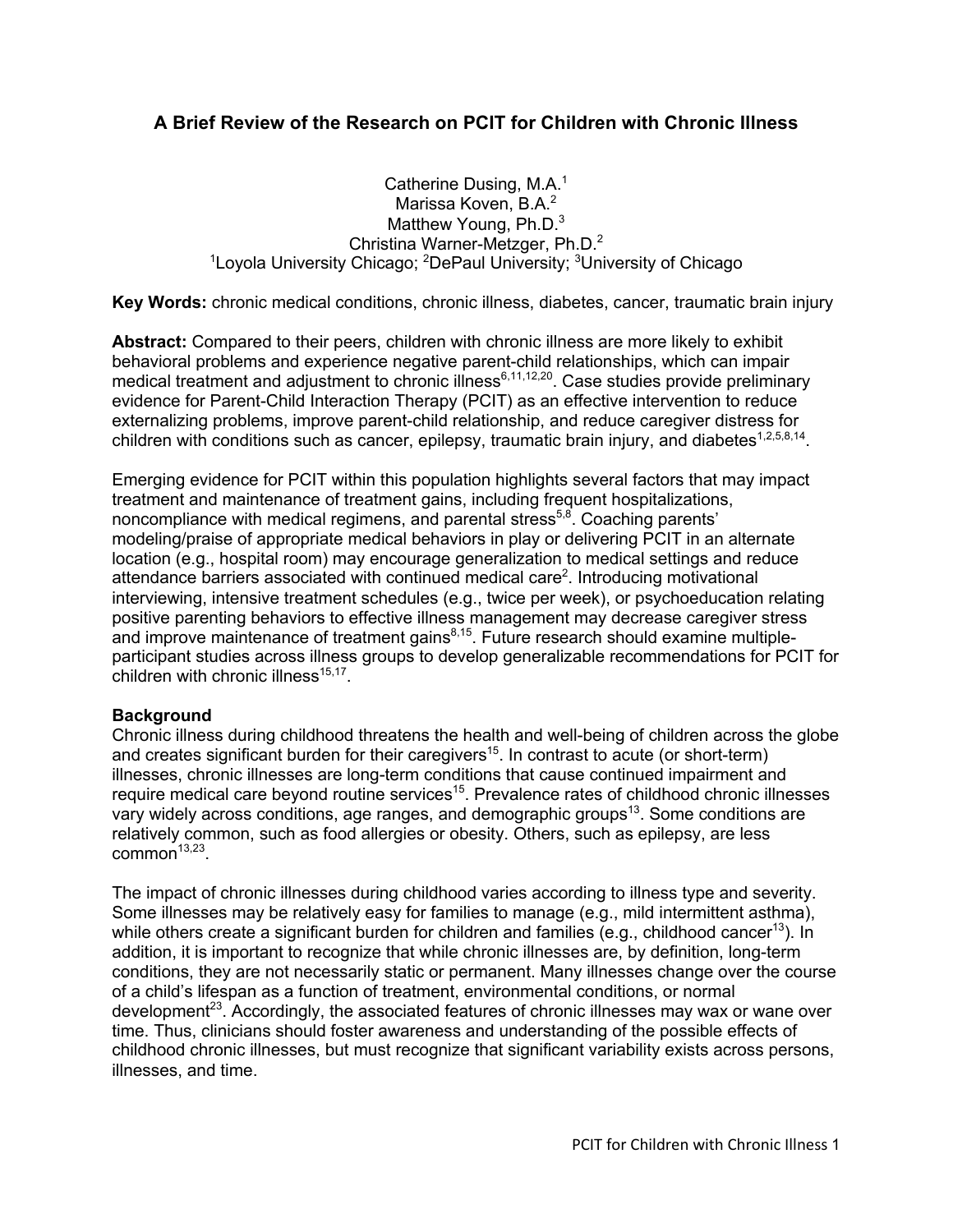Childhood chronic illness can significantly impact children across a number of domains, including emotional and behavioral adjustment, social functioning, and activities of daily living (for brief review, see Morawska et al., 2015). In particular, children with chronic illnesses are more likely to display problem behaviors, such as noncompliance, defiance, or aggression, compared to their peers without chronic illnesses<sup>10,11,21</sup>. Several factors likely contribute to this, including difficulties adjusting to medical illness, potential for secondary gains, and medicationrelated side effects (e.g., steroids)<sup>15</sup>. Noncompliant behaviors may be especially concerning for this population, as children may need to comply with burdensome or undesirable medical regimens (e.g., injections, pill swallowing) in order to maintain their health.

Caregivers of children with pediatric chronic illness face unique challenges, as well. In many cases, there is a significant financial cost associated with caring for a child with a chronic illness. There may be costs related to doctor's appointments, emergency room and inpatient hospital stays, medication and procedures, as well as lost income from time taken off from work $^{13}$ . Beyond the financial burden, caregivers of children with chronic illness often experience a significant amount of stress, which may impact parenting behaviors and the child's adjustment to the illness. Compared to parents of children without chronic illness, caregivers of children with chronic illness tend to have less positive parent-child relationships, characterized by less responsiveness, higher monitoring, and overprotectiveness, as well as higher levels of authoritarian and neglectful parenting<sup>20</sup>. Caregivers may also have different expectations for behavior or make different attributions as to the causes of the behavior, which can impact the caregivers' strategies for managing behavior<sup>15,16</sup>. While significant heterogeneity exists across and within illness groups, these findings indicate that parent-based approaches to treating behavior concerns may be especially beneficial, particularly given that caregiver behaviors are highly predictive of children's adjustment to chronic illness and subsequent illness trajectory<sup>15,19</sup>.

Given the tremendous impact of childhood chronic illness on children and families, researchers have recommended that providers involve both children and their caregivers in treatment, as this may improve outcomes for both groups $6,15$ . Thus, PCIT, an evidence-based treatment for treating behavior problems in young children, may be a particularly useful treatment for behavior problems for children ages 2 to 7 with chronic illnesses. Previous case studies have demonstrated preliminary support for the use of PCIT with medically ill children across a variety of illness groups, including diabetes, traumatic brain injury, and cancer<sup>2,5,8,14</sup>. By improving both the child's behavior and the parent-child relationship, PCIT has the potential to improve adjustment to medical illness, reduce problematic behaviors, and facilitate positive outcomes for medical treatment.

## **Problem Statement**

Childhood chronic illness is associated with increased risk of child behavior problems, poor parent-child relationship, and caregiver stress. Importantly, noncompliant and defiant behavior may be of particular concern for these children, as medical noncompliance may interfere with successful treatment and maintenance of health. PCIT, which is an evidence-based treatment for behavior problems in young children, may be an especially suitable treatment for children ages 2 through 7 with chronic illness. Drawing on the existing literature, this Research in Brief seeks to familiarize readers with best-practice guidelines for treating children with chronic illness and offer suggestions for tailoring and adapting typical PCIT service delivery in order to best serve the needs of children with chronic illness and their families.

#### **Solutions**

Case studies provide preliminary evidence for PCIT as an effective intervention to reduce externalizing problems, improve parent-child relationship, and reduce caregiver distress in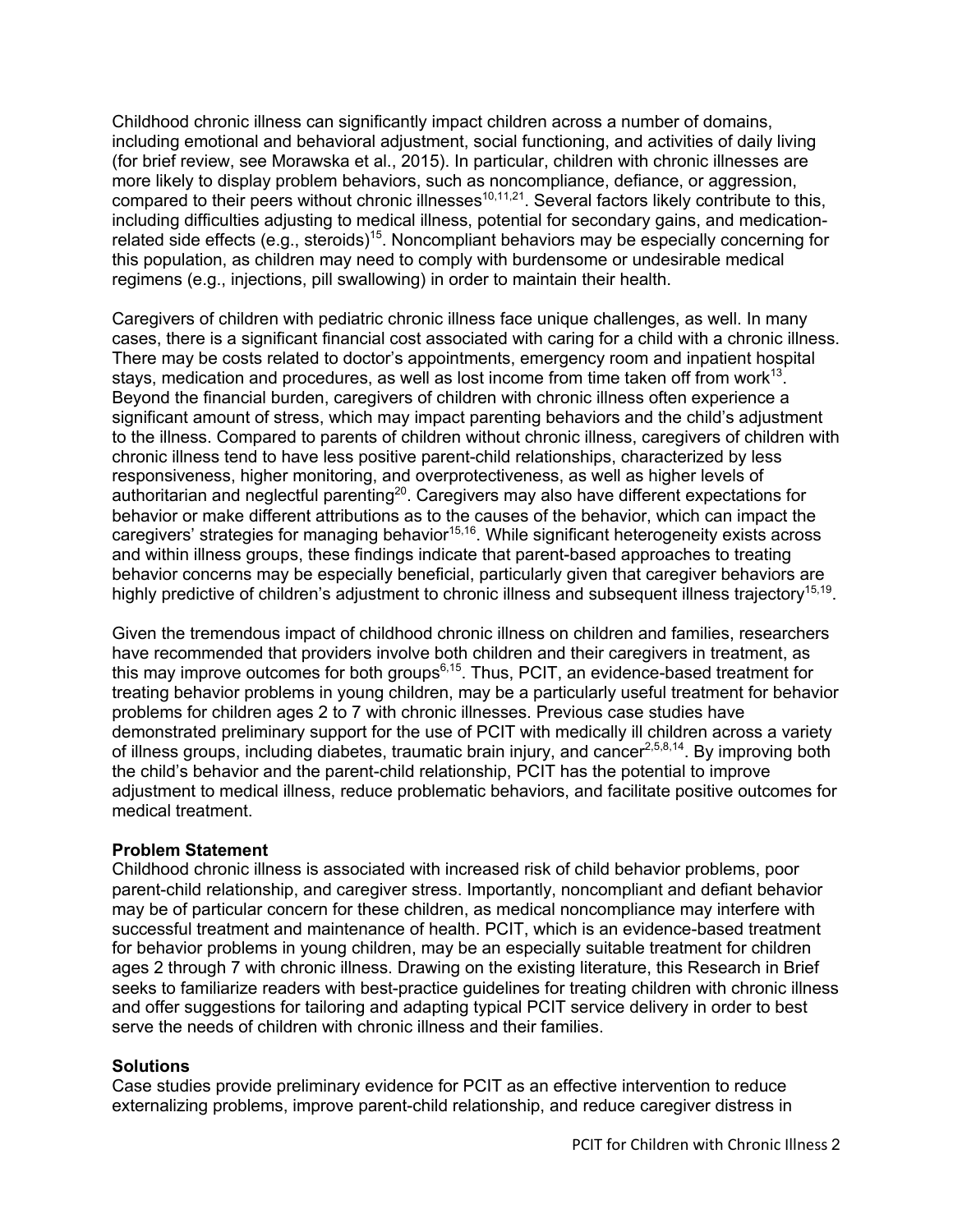families with children with conditions such as cancer, epilepsy, traumatic brain injury, and diabetes<sup>1,2,5,8,14</sup>. Given this preliminary evidence, we propose that standard PCIT protocol may be well-suited to address behavior problems in young children with chronic illness. Yet, given the needs of this population, clinicians should carefully consider the logistics of service delivery in the context of the child's illness, including the timing and setting for treatment, along with the burden of treatment for families.

First, therapists should consider the appropriate timing to incorporate PCIT as an adjunct to existing medical care<sup>15</sup>. Psychosocial treatment must not replace necessary and standard medical care; thus, particular consideration should be given to the family's ability to participate in PCIT without compromising medical care. At times, it may be appropriate to delay PCIT delivery (e.g., if child is in the middle of a rigorous course of chemotherapy). At other times, it may be appropriate to begin treatment as soon as possible (provided the child is medically stable), as providing prompt behavioral intervention may help to reduce long-term stressors and behavior problems, as well as improve parents' behavioral management strategies before they become embedded and resistant to change<sup>8</sup>.

In addition to determining the appropriate timing, clinicians should also consider the proper setting for psychosocial treatment. When possible, psychosocial treatment should be integrated into medical care<sup>15</sup>. In some cases, hospitals and medical centers may have PCIT-certified clinicians available who can deliver PCIT services in close collaboration with the child's medical team. Clinics that observe a high incidence of behavioral problems among their young patients may consider having their in-house mental health professionals trained in PCIT or hiring a staff PCIT therapist in order to most efficiently manage care for their families. During the initial intake sessions, PCIT clinicians should coordinate with children's medical providers to assess whether these options are available to families.

Finally, clinicians must also consider the burden of treatment for families. Families with chronically ill children contend with a multitude of stressors, including coordinating medical treatment schedules, time pressures, and financial costs<sup>15</sup>. Caregiver stress is often compounded by the presence of children's disruptive and noncompliant behavior. It is recommended to choose a treatment that reduces additional intervention-related burden (e.g., low time commitment and cost) for these families<sup>15</sup>. Clinicians should work with families to determine whether the traditional PCIT model (i.e., time-unlimited weekly visits) or alternative models (e.g., one-week intensive treatment) are most feasible or appropriate.

Following appropriate consideration of these areas, PCIT therapists should then determine whether additional tailoring (i.e., changing the focus or delivery of key elements in treatment protocol to meet an individual's needs<sup>7</sup>) or adaptation (i.e., changing the structure or content of treatment protocol<sup>7</sup>) of PCIT protocol is needed. While psychosocial treatments for children with chronic illness should be generalizable across illness groups, it is recommended that clinicians maintain flexibility in service delivery in order to meet the unique needs of each child and family<sup>15</sup>. Previous PCIT case studies illustrate creativity and flexibility in treatment delivery, effectively addressing challenges that arise over the course of PCIT due to the child's chronic illness. Drawing on these case studies and our own clinical experience, we suggest several ways in which PCIT could be adjusted to meet the needs of this population:

Targeting medically-related behaviors in treatment: Clinicians should seek to clarify whether adherence to and compliance with medical regimens are goals for treatment<sup>15</sup>. PCIT therapists can promote adherence to medical regimens by encouraging parents to pair daily routines with Special Time practice. For instance, a common after-dinner routine for a child with diabetes may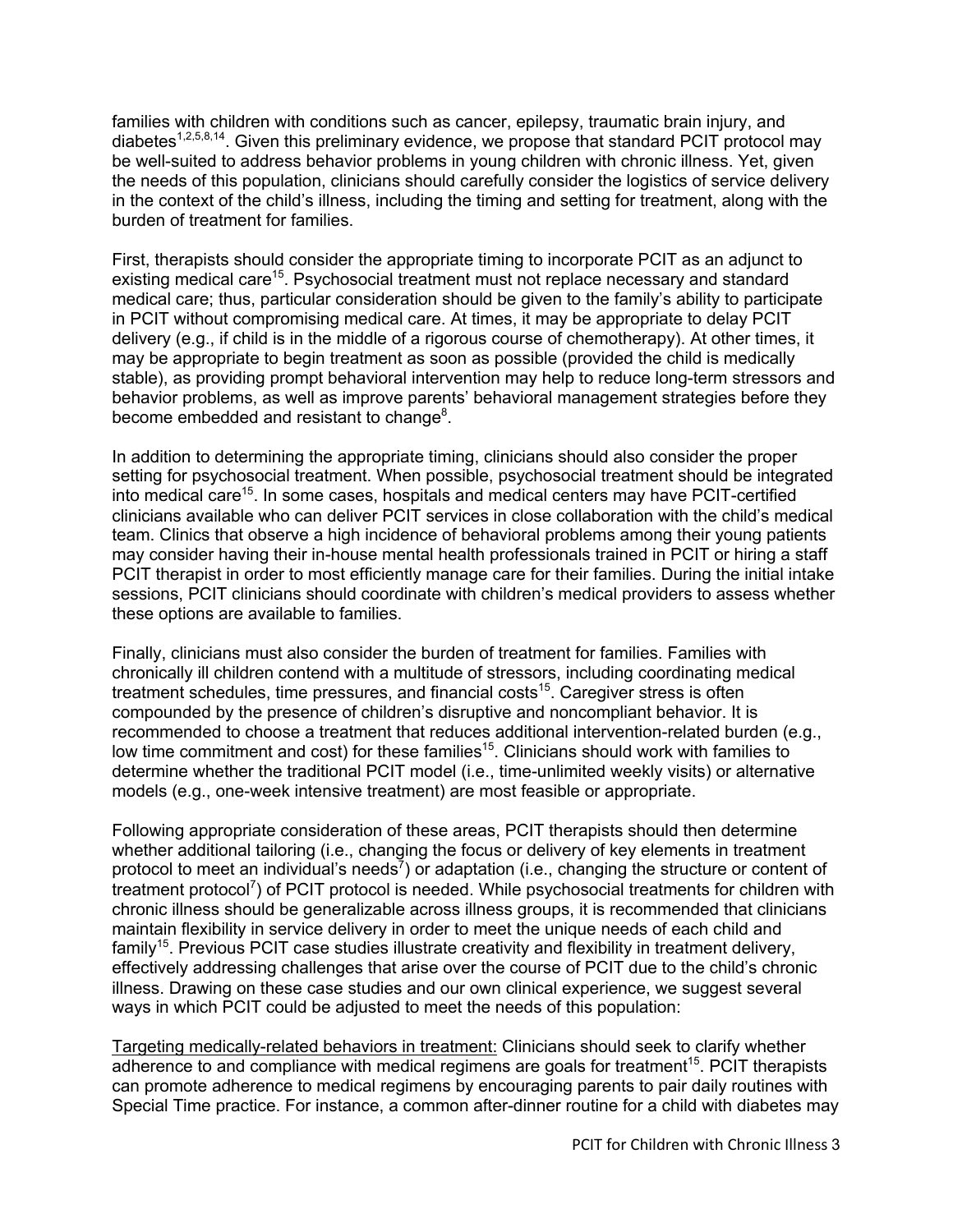involve checking the child's blood sugar, followed by Special Time. In addition to pairing medical routines with Special Time routines, therapists can coach parents to praise good illness management skills during play<sup>2,15</sup>. In a previous case study, using a "doctor kit" in Special Time encouraged generalization of appropriate behavior to medical settings<sup>2</sup>. With coaching, parents can model and describe appropriate behavior during pretend medical procedures (e.g. "I need to sit still so the doctor can take my blood") and praise children for using appropriate medical behaviors (e.g., "Thank you for sitting still during your shot!"<sup>2</sup>). Playing doctor during CDI may have the added benefit of giving a child a sense of control and mastery in medical situations.

In many cases, children may present with comorbid anxiety regarding medical procedures, which can also be addressed in treatment<sup>15</sup>. Parents can model brave or relaxed behavior during pretend procedures, which may help to reduce a child's anxiety during real-life situations. For families in which the child's condition is a prevalent topic of conversation or illness management activities constitute the majority of a caregiver-child relationship, keeping illnessrelated topics out of Special Time may help to build the more positive parent-child relationship and reduce relational anxiety.

It may be appropriate to incorporate a brief psychoeducation component that is tailored to the child's specific illness<sup>15</sup>. This may include information regarding best practice in illness management and treatment, as well as information regarding the link between childhood illness and behavioral and emotional adjustment<sup>3,9,15,22</sup>. To this end, clinicians should communicate with the child's medical team to ensure they have appropriate knowledge of the child's condition and treatment and are the appropriate clinician to provide this psychoeducation.

Accommodating hospitalizations: During a child's hospitalization, continuing with Special Time is encouraged, as this can provide families with a much-needed respite from the stress of the hospitalizations. Clinicians should assist families in problem-solving barriers to implementing Special Time, particularly during long-term hospital stays.

Furthermore, a previous case study illustrated how it is still possible to conduct either a CDI or PDI session during a hospitalization with the therapist present. Bagner and colleagues (2004) suggest placing toys on the bedside food tray while the child sits in his/her bed. They also suggest moving a hospital chair into the corner of the room as the Time Out chair<sup>2</sup>. For the Time Out room, most patient rooms have an in-room bathroom that could act as the Time Out room or, depending on the child's mobility, a Swoop-and-Go procedure may be more appropriate. In this case study, the PDI session conducted within the hospital room was a particularly positive experience, as it encouraged generalization of CDI and PDI skills to the medical setting, an environment in which the child had frequent behavioral outbursts<sup>2</sup>.

Despite this initial evidence, few studies have examined the implementation of PCIT sessions within an inpatient hospital setting, as well as the extent to which families benefit from such sessions. The feasibility and appropriateness of conducting a PCIT session during a hospitalization should be determined on a case-by-case basis. In order to tailor PCIT sessions to a hospital setting, medical providers must be informed about the rationale and implementation of specific techniques (i.e., time-out) that will be implemented. We also recommend that clinicians carefully consider session logistics, as the single-room hospital setting varies considerably from the traditional PCIT session set-up. For example, clinicians should approach the session with a plan of how to carry out DPICS coding observations, coach the parent's use of CDI/PDI skills, and provide the parent with feedback.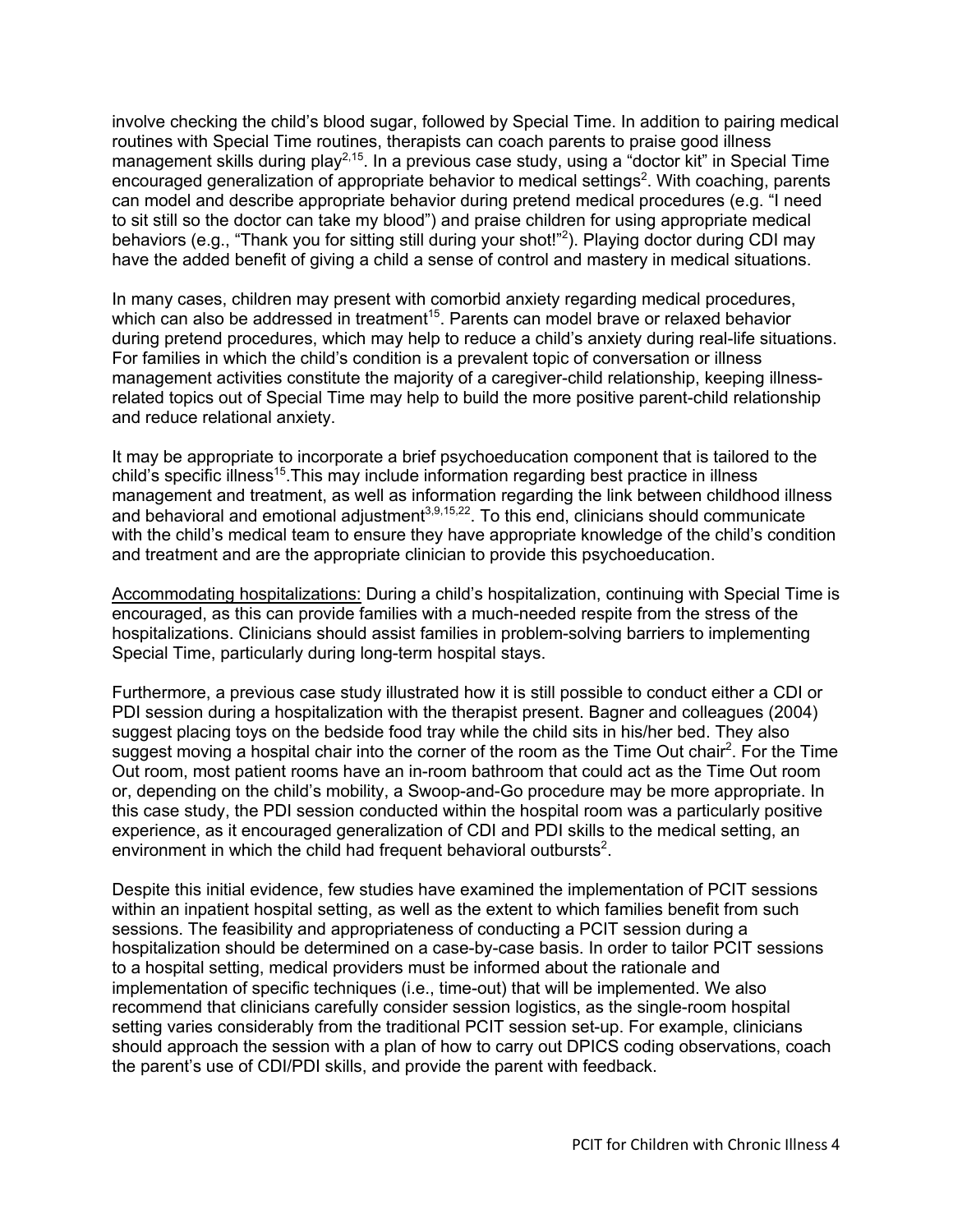Adjusting for potential physical limitations of the child: Children may present with physical limitations, which should be thoroughly assessed prior to beginning treatment in order to anticipate fitting accommodations. For instance, a child who is experiencing a flare of inflammatory bowel disease (IBD) will likely need to use the bathroom frequently. Thus, clinicians should consider the appropriateness of conducting PDI sessions with a child who is undergoing an IBD flare due to concerns for compromising Time Out sequence follow-through. Similarly, we recommend that PCIT clinicians assess whether children with chronic illness are immunosuppressed due to their medical treatment. Clinicians must be frank with families and the children's medical team regarding their cleaning routines for PCIT toys and rooms in order to ensure proper awareness of children's possible exposure to germs.

Addressing maintenance of treatment gains: While case studies of PCIT for this population have illustrated immediate improvements in behavior, some have raised concerns for the maintenance of treatment gains over time<sup>8</sup>. Integrating motivational interviewing into PCIT may increase retention, motivation for change, homework adherence, and parenting self-efficacy<sup>4,18</sup>. all of which may improve long-term treatment gains. Another adaptation that may improve longterm outcomes for higher risk families include increasing sessions to 2 to 3 times a week $8$ ; however, the feasibility of this option would depend on the family's availability, caregiver stress levels, and overall family functioning.

#### **Conclusions and Recommendations**

The existing literature offers preliminary evidence for the efficacy of PCIT for children with chronic illnesses. Based on case studies and best practice guidelines, we encourage PCIT practitioners to maintain the core features of PCIT, including observation and coding of the parent-child dyad and coaching the parent towards more positive parenting behaviors<sup>7</sup>. At the same time, we encourage clinicians to consider ways in which the typical delivery of PCIT could be adjusted to best serve this population, including integrating PCIT with medical care, minimizing treatment burden for families, and employing flexible service delivery models. Clinicians can draw upon several strategies in order to tailor or adapt service delivery to meet families' needs, such as targeting coaching to address medically-related behavior problems and anxiety, including a psychoeducation component to facilitate parents' understanding of the link between physical health and emotional/behavioral problems, accommodating frequent hospitalizations, and considering the impact of children's physical limitations on treatment delivery. Clinicians should also consider alternative ways to encourage maintenance of treatment gains, as this has been identified as a concern for this population.

We caution providers that it may not be necessary, or even appropriate, to incorporate each of the aforementioned adaptations into treatment for a specific child with chronic illness. If "standard" PCIT without tailoring or adaptation is feasible for a family, this approach should be attempted first. We therefore encourage providers to consult with the child's family and medical team, as well as exercise good clinical judgment in determining the necessary tailoring or adaptations for each child's treatment, considering the child's unique illness features, family background, and medical regimen.

Although the current literature provides a strong case for the use of parent-based treatments for children with chronic illness, additional work is needed to solidify the efficacy of PCIT for this population. The existing literature examining PCIT for this population is limited by its reliance upon case study methodology. Future research should examine multi-participant studies across illness groups in order to ascertain the efficacy of PCIT for children with chronic illness. In addition, researchers should seek to establish the incremental validity of the recommended tailoring and adaptation for PCIT with this population<sup>7</sup>.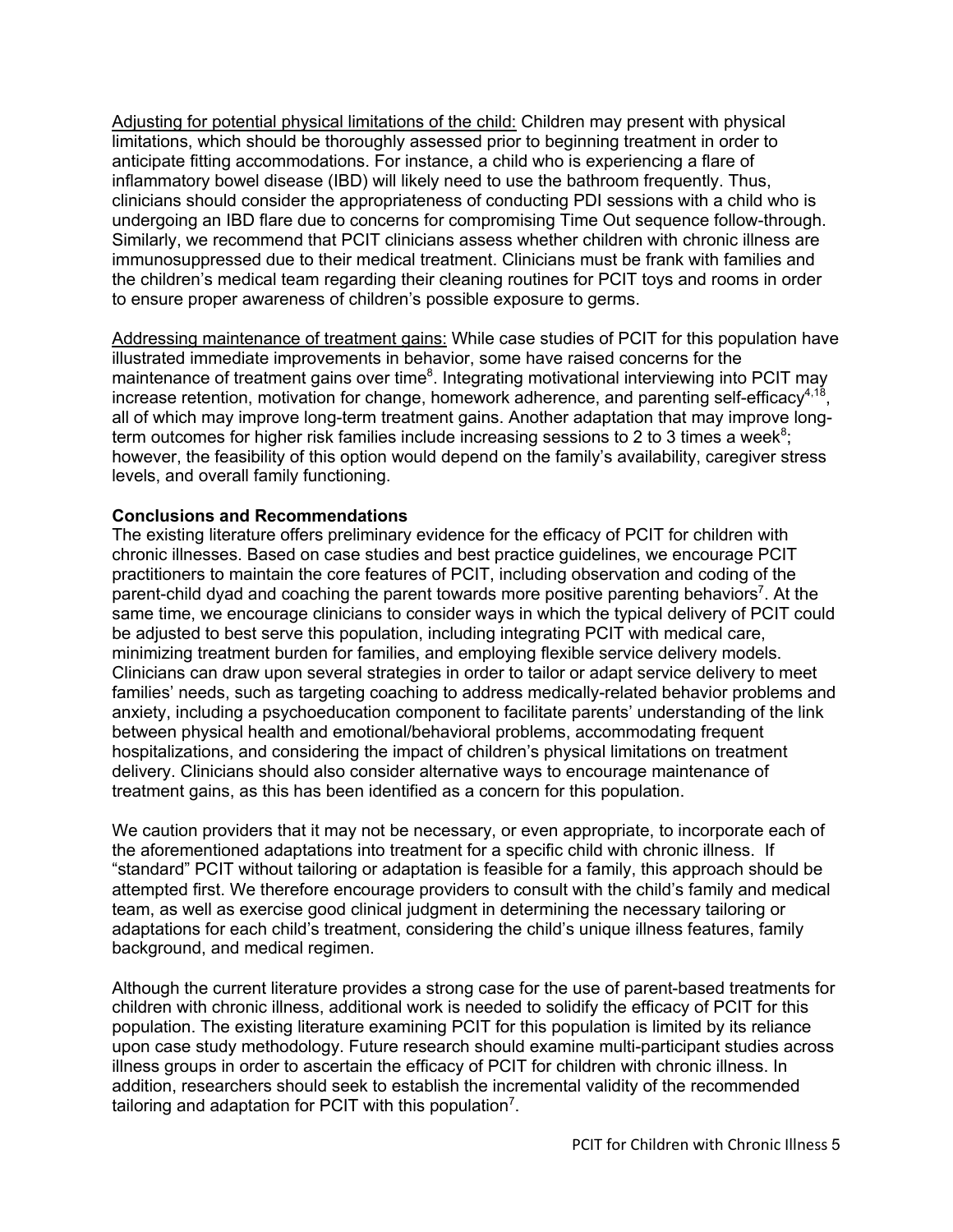## **Citations**

- 1. Armstrong, K., DeLoatche, K. J., Preece, K. K., & Agazzi, H. (2015). Combining parent– child interaction therapy and visual supports for the treatment of challenging behavior in a child with autism and intellectual disabilities and comorbid epilepsy. *Clinical Case Studies*, *14*, 3-14.
- 2. Bagner, D.M., Fernandez, M.A., & Eyberg, S.M. (2004). Parent-Child Interaction Therapy and chronic illness: A case study. *Journal of Clinical Psychology in Medical Settings, 11*, 1-6.
- 3. Barlow, J., Harrison, K., & Shaw, K. (1998). The experience of parenting in the context of juvenile chronic arthritis. *Clinical Child Psychology and Psychiatry*, *3*(3), 445-463.
- 4. Chaffin, M., Valle, L. A., Funderburk, B., Gurwitch, R., Silovsky, J., Bard, D., ... & Kees, M. (2009). A motivational intervention can improve retention in PCIT for low-motivation child welfare clients. *Child maltreatment*, *14*(4), 356-368.
- 5. Cohen, M., Heaton, S., Ginn, N., & Eyberg, S. (2012). Parent-Child Interaction Therapy as a family-oriented approach to behavioral management following pediatric traumatic brain injury: A case report. *Journal of Pediatric Psychology, 37*, 251-61.
- 6. Eccleston, C., Fisher, E., Law, E., Bartlett, J., Palermo, T.M. (2015). Psychological interventions for parents of children and adolescents with chronic illness. *Cochrane Database of Systematic Reviews, 4,* CD009660.
- 7. Eyberg, S.M. (2005). Tailoring and adapting parent-child interaction therapy for new populations. Education and Treatment of Children, 28, 197-201.
- 8. Garcia, D., Barroso, N. E., Kuluz, J., & Bagner, D. M. (2016). Parent–Child Interaction Therapy and moderate pediatric traumatic brain injury: A case study. *Evidence-Based Practice in Child and Adolescent Mental Health, 1*, 40-50.
- 9. Hummelinck, A., & Pollock, K. (2006). Parents' information needs about the treatment of their chronically ill child: a qualitative study. *Patient education and counseling*, *62*(2), 228-234.
- 10. Hysing, M., Elgen, I., Gillberg, C., Lie, S. A., & Lundervold, A. J. (2007). Chronic physical illness and mental health in children. Results from a large-scale population study. *Journal of Child Psychology and Psychiatry*, *48*(8), 785-792.
- 11. Hysing, M., Elgen, I., Gillberg, C. & Lundervold, A.J. (2009). Emotional and behavioural problems in subgroups of children with chronic illness: Results from a large-scale population study. *Child: Care, Health and Development, 35*, 527–533.
- 12. Johnson, G., Kent, G., & Leather, J. (2005). Strengthening the parent-child relationship: A review of family interventions and their use in medical settings. *Child Care Health Development, 31,* 25-32.
- 13. Miller, G., Coffield, E., Leroy, Z., & Wallin, R. (2016). Prevalence and costs of five chronic conditions in children. *The Journal of School Nursing, 32*, 357-364.
- 14. Miller, E.M., & Eyberg, S.M. (1991). Parent-Child Interaction Therapy with a diabetic child. In S.R. Boggs & C. M. Rodriguez (Eds.). Advances in Child Health Psychology: Abstracts. Gainesville: Clinical and Health Psychology Publishing.
- 15. Morawska, A., Calam, R., & Fraser, J. (2015). Parenting interventions for childhood chronic illness: A review and recommendations for intervention design and delivery. *Journal of Child Health Care*, *19*, 5–17.
- 16. Morawska, A., Stelzer, J., & Burgess, S. W. (2008) Parenting asthmatic children: Identification of parenting challenges. *Journal of Asthma 45,* 465–472.
- 17. Morison, J.E., Bromfield, L.M., & Cameron, H.J. (2003). A therapeutic model for supporting families of children with a chronic illness or disability. *Child and Adolescent Mental Health 8*, 125–130.